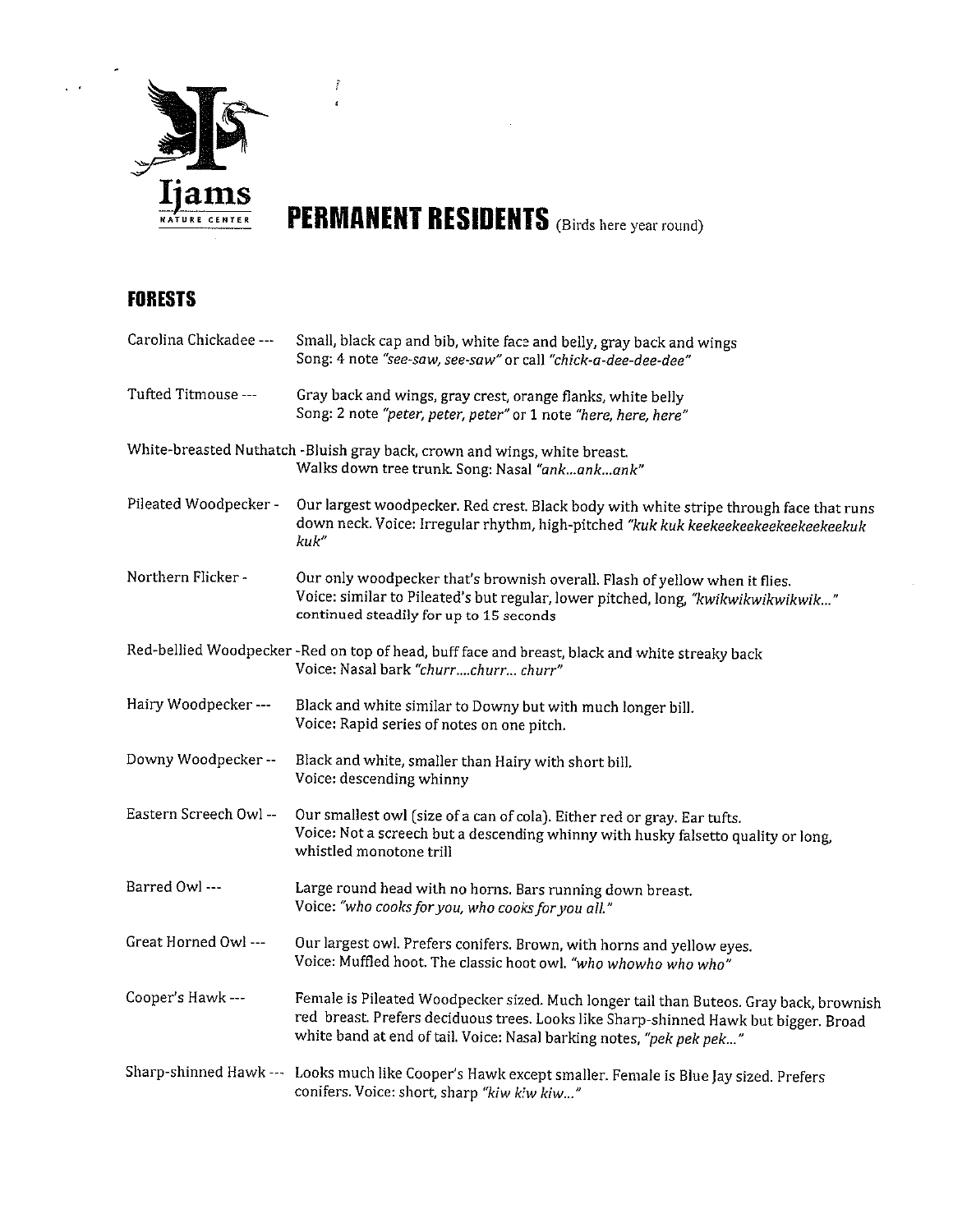#### Thickets, Secondary Growth

 $\hat{\mathbf{r}}$ 

 $\bar{z}$ 

 $\vec{r}$ 

| Eastern Towhee ---    | Male: black head, back and wings (Female brown). Orange flanks, white belly.<br>Voice: "Drink your teeeeeaaa"                                                                                                                                                                                         |
|-----------------------|-------------------------------------------------------------------------------------------------------------------------------------------------------------------------------------------------------------------------------------------------------------------------------------------------------|
| Northern Cardinal --- | Male: bright red with crest. Black mask and goatee. Female: colors muted. Voice: various<br>LOUD whistled phrases: down-slurred "cheeeer, cheeeer, cheeeer" or up-slurred "wheeet,<br>wheeet, wheeet" followed by series of repeated notes. Also a loud whistled quick tempo<br>"purty, purty, purty" |
| Carolina Wren ---     | Perky brown wren with white stripe above eye. Tail erect.<br>Voice: Very energetic, loud repeated 2 note "weedle, weedle, weedle"<br>or 3 note "weedeater, weedeater, weedeater"                                                                                                                      |

### Birds of the Lakes, Ponds, Rivers, Wetlands (What they look and sound like)

| Belted Kingfisher --- | Shaggy blue crest. Blue back, wings. Wide white collar. Dark breast band. Female has<br>rusty band across breast. Voice: uneven loud rattle.    |
|-----------------------|-------------------------------------------------------------------------------------------------------------------------------------------------|
| Great Blue Heron --   | Our tallest bird. Bluish gray with white face and black plume.<br>Often seen standing in shallow water. Pulls in long neck when it flies.       |
| Wood Duck ---         | Male very colorful. Green drooping crest Black face with white at neck,<br>rusty orange breast, yellow flanks. Female brown, white around eyes. |
| Mallard ---           | Male: Green head, reddish brown breast, buff body, black and white tail. Female: Brown                                                          |
| Canada Goose ---      | Black head and neck with white vertical mark behind eye. Body gray.                                                                             |
|                       | Double-crested Cormorant -Large, black bird. Orange chin. Flies with neck kinked.<br>Double crest is hard to see.                               |
|                       | Red-winged Blackbird --- Male: Overall black with yellow and red epaulets. Female: brown streaked.<br>Voice: "kon-kee-reeeeee."                 |

## Birds of the City Parks, Suburban Areas, Near Humans (What they look and sound like)

| Mourning Dove ---         | Buffy ground bird. Taped tail with white tips when in flight.<br>Voice: mournful cooing: "oo-ah, whoo, whoo, whoo"                              |
|---------------------------|-------------------------------------------------------------------------------------------------------------------------------------------------|
| Rock Pigeon ---           | The city pigeon. Various colors but typically grayish with flicks of iridescent color.<br>Brown morph is rarer. Voice: soft, muffled low hoots. |
| Eastern Phoebe ---        | Olive green overall. Bobs tail when perched. Typical flycather behavior.<br>Voice: Says its name, "fee bee, fee bee"                            |
| Blue $\left\{av \right\}$ | Overall blue with pale gray breast and black necklace, blue crest.<br>Voice: varied, harsh "jay, jay, jay" or strained "queedle-dee"            |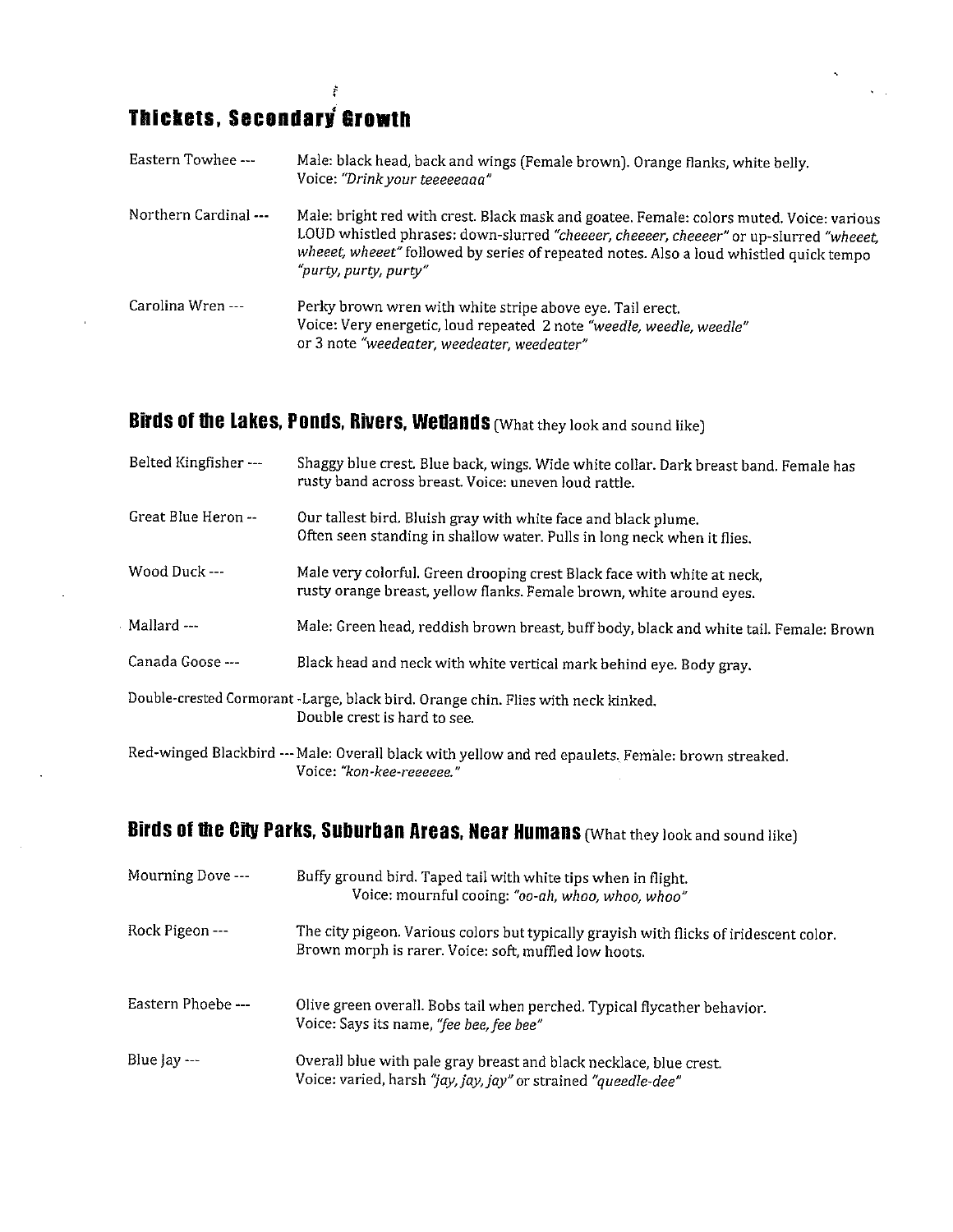| American Robin ---    | Dark head, back, wings, orange-red breast.<br>Voice: rhythmic sing-song pattern: "cheerily cheer-up, cheerily cheer-up"                                                                                                                   |
|-----------------------|-------------------------------------------------------------------------------------------------------------------------------------------------------------------------------------------------------------------------------------------|
|                       | Northern Mockingbird ---Overall dark gray, pale gray breast. Flash of white when it flies.<br>Voice: long song with a wide range of phrases, some melodious,<br>some harsh. Each phrase repeated three or more times.                     |
| Cedar Waxwing ---     | Warm brown to gold. Crest and black mask. Yellow tip of tail. Travels in groups.<br>Voice: very high pitched trilled "sree, sree, sree"                                                                                                   |
| Song Sparrow ---      | Brown. One large spot in center of smaller spots on breast.<br>Voice: 3 introductory notes followed by various notes and trills.<br>Song extremely variable. Something like "maids, maids, maids put on your tea kettle, ettle,<br>ettle" |
| House Finch ---       | Brownish bird with red on front of face and neck.<br>Voice: a long high-pitched burry, warbled chatter                                                                                                                                    |
| House Sparrow ---     | Brownish sparrow with gray cheeks and crown, black goatee and neck.<br>Song: series of nearly identical chirps.                                                                                                                           |
| American Crow ---     | Large all black. Voice: hoarse "caaw caaw", hollow rattle.                                                                                                                                                                                |
| Common Grackle ---    | All black with multicolored iridescence. Yellow eyes.<br>Voice: harsh, unmusical, metallic                                                                                                                                                |
| European Starling --- | Iridescent, oily looking black with green tint. Voice: Various high-pitched squeaky<br>squeals, clucks, clicks, wolf whistles and electronic sounding squeaks                                                                             |
|                       | Brown-headed Cowbird -Sparrow-sized black bird with brown head.<br>Voice: gurgling notes followed by slurred whistle                                                                                                                      |

 $\langle \cdot \rangle$ 

 $\pmb{z}$ 

 $\mathcal{L}(\mathbf{A})$  and  $\mathcal{L}(\mathbf{A})$  and  $\mathcal{L}(\mathbf{A})$ 

 $\pmb{\epsilon}$ 

# Birds of Meadows, Edges, Open Spaces, Grasslands (What they look and sound like)

| Turkey Vulture ---    | Black soaring bird with small, red head. Back of wings and flight feathers are silvery.                                              |
|-----------------------|--------------------------------------------------------------------------------------------------------------------------------------|
| tail.                 | Red-shouldered Hawk ---Soaring hawk. Reddish breast, and front edges of wings. Thick black, thin white barred                        |
|                       | Voice: very vocal, load "keeyuur, keeyuur."                                                                                          |
| Red-tailed Hawk ---   | Our largest soaring hawk with belly band and red tail.<br>Voice: raspy, falling in pitch "cheeeeeeeeewv"                             |
| Killdeer---           | Leggy, strutting shorebird. Brown back, white front with twin black stripes at neck.<br>Voice: says its name, "kill deer, kill deer" |
| Eastern Bluebird --   | Male: blue with rusty breast. Female: muted<br>Voice: Short warbling notes, 1 or 2 seconds long, up to 20 a minute                   |
| Eastern Meadowlark -- | Brown streaked back. Yellow breast with black chevron.<br>Voice: bittersweet, "spring of the ye eeeeer."                             |